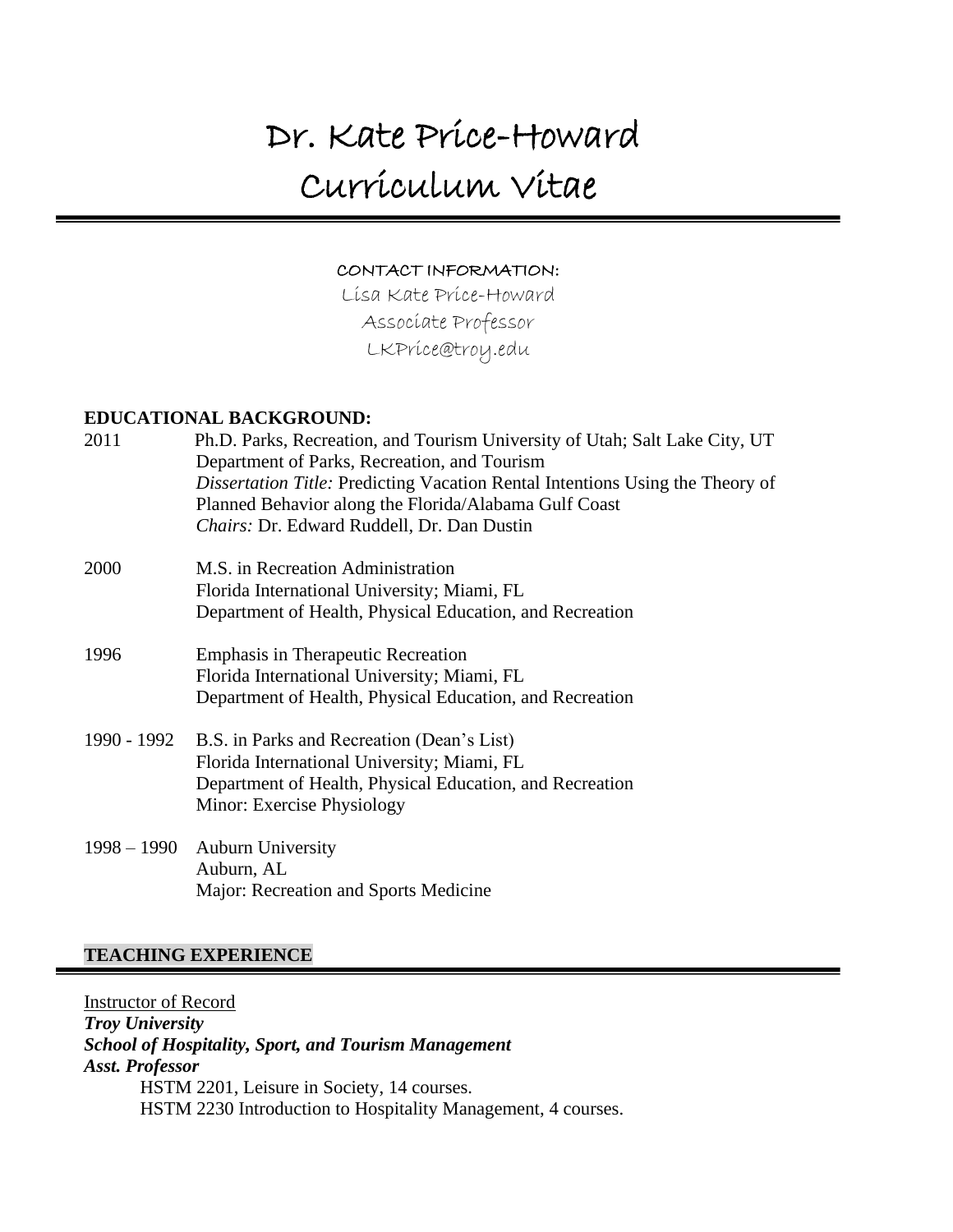| HSTM 3301, Social Psychology of Leisure, 5 courses.                              |
|----------------------------------------------------------------------------------|
| HSTM 3340, Principles of Recreation, 10 courses.                                 |
| HSTM 3345, Recreation Programming, 10 courses.                                   |
| HSTM 3372, Hospitality Management, 8 courses.                                    |
| HSTM 3374, Resort & Hotel Management, 7 courses.                                 |
| HSTM 4420, Hospitality & Tourism Financial Management, 4 courses.                |
| HSTM 4423, Current Issues in Hospitality, 4 courses.                             |
| HSTM 4425, Human Resource Management in Hospitality, 8 courses.                  |
| HSTM 4450, Event Management, 1 course.                                           |
| HSTM 4460, Leadership Principles in Hospitality, 2 courses.                      |
| HSTM 4465, Hospitality Service, 7 courses.                                       |
| HSTM 4466, Restaurant Management, 7 courses.                                     |
| HSTM 4470, Revenue Generation in Hospitality, Sport, & Tourism Mngt, 12 courses. |
| HSTM 4493, Guided Independent Study, 4 courses.                                  |

#### *University of West Florida*

|          | Adjunct Department of Hospitality, Recreation and Resort Management |             |
|----------|---------------------------------------------------------------------|-------------|
| LEI 3140 | Leisure and Society                                                 | Spring 2009 |

## *University of Utah*

| Department of Parks, Recreation, and Tourism | Fall $2003 -$ Spring $2006$ |
|----------------------------------------------|-----------------------------|
|                                              |                             |

| <b>PRT 3310</b> | Leisure Behavior and Human Diversity (online), 2 Courses |
|-----------------|----------------------------------------------------------|
| <b>PRT 3320</b> | Recreation Programming and Leadership, 2 Courses         |
| <b>PRT 1120</b> | Outdoor Cooking & Camping, 2 Courses                     |
| <b>PRT 5390</b> | Parks, Recreation, and Tourism Management, 1 Course      |

## *Florida State University*

#### *Adjunct Department of Recreation and Leisure Services Administration*

LEI 4923 Commercial Recreation and Tourism Spring 2002

## **PROFESSIONAL EXPERIENCE (FULL TIME):**

#### **Troy University,** August 1, 2013 – Present

Associate Professor, **Ft. Walton Beach, FL** School of Hospitality, Sport and Tourism Management Hospitality Program Coordinator

Go Play, Inc. (Incorporated since Jan 2006) Jan 2002 – Present **Recreation Consulting Company/Owner** Gulf Shores, AL – Panama City Beach, FL

• Developed a recreation consulting company to create recreation departments and/or special events for resort and property management companies to enhance their guests' experience with value added amenities.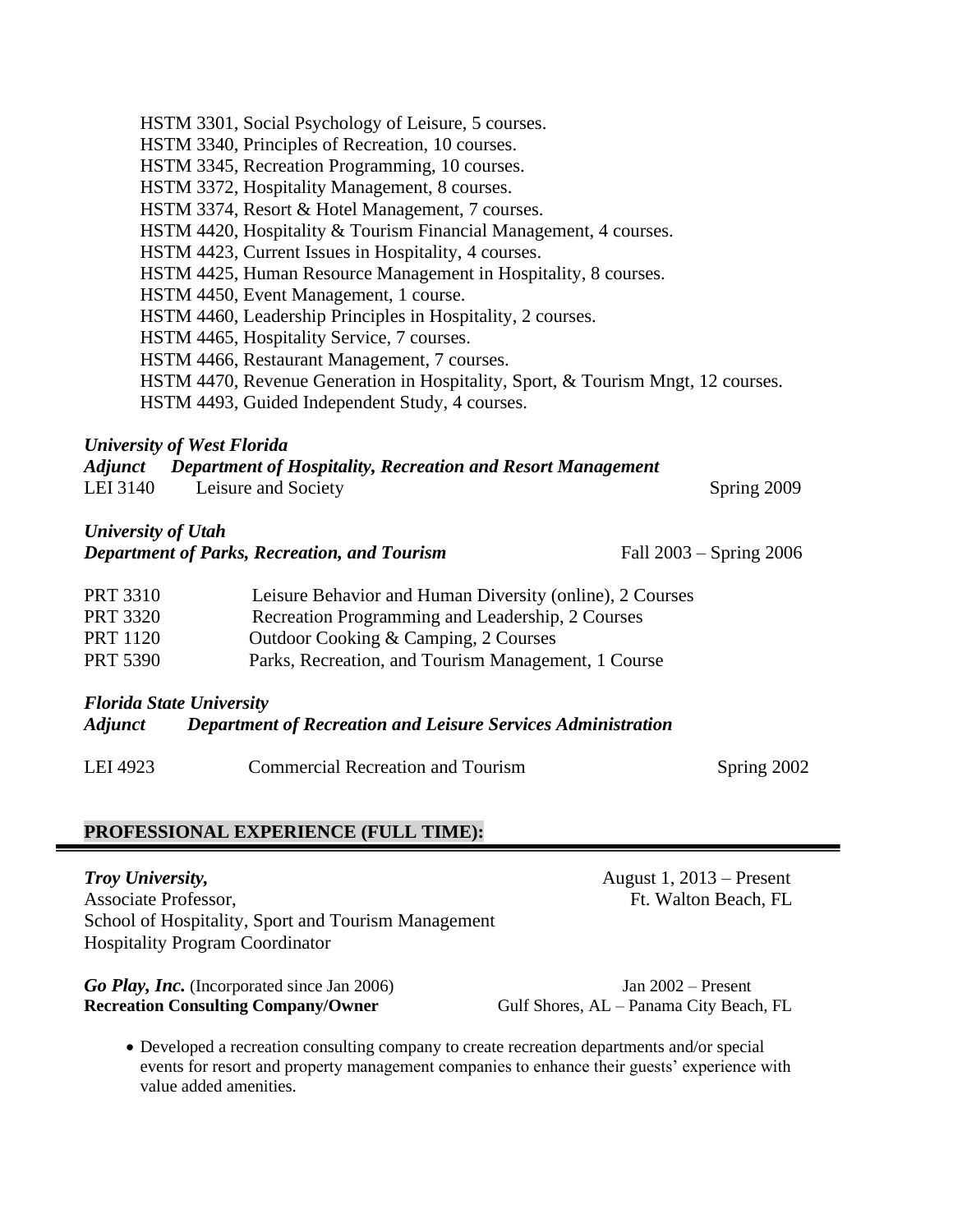- Design and develop start-up recreation programs; facilitate team for large events for various companies (i.e., jazz festivals, magic conventions, wine festivals, Fourth of July community Parades, corporate teambuilding).
- Recruit, supervise, and manage college recreation interns in a commercial recreation setting utilizing experiential education.

Past/Current Clients:

| $\circ$ | Scenic Stays/Sundestin Resort Destin, FL            |                       | $May - Aug 2021$        |
|---------|-----------------------------------------------------|-----------------------|-------------------------|
| $\circ$ | University of Memphis                               | Memphis, TN           | Aug 2020                |
| $\circ$ | <b>Bay Creek Golf Resort</b>                        | Cape Charles, VA      | March $-$ Sept 2020     |
| $\circ$ | Baytowne Adventure Zone Miramar Beach, FL           |                       | May - Aug 2019          |
| $\circ$ | Sandestin Golf & Beach Resort Miramar Beach, FL     |                       | March $-$ Aug 2012      |
| $\circ$ | TOPS'L Beach & Racquet Resort Destin, FL            |                       | May $2010 - Aug$ 2013;  |
|         |                                                     |                       | Summer only 2014-2021   |
| $\circ$ | Majestic Beach Resort                               | Panama City Beach, FL | May 2012                |
| $\circ$ | Cottage Rental Agency                               | Seaside, FL           | May 2010 - Sept 2011    |
| $\circ$ | Edgewater Beach & Golf Resort Panama City Beach, FL |                       | May - Sept 2010 - 2012  |
| $\circ$ | Cottage Rental Company                              | Rosemary Beach, FL    | Summer 2009 - 2013      |
| $\circ$ | Laketown Wharf                                      | Panama City Beach, FL | Summer 2009             |
| $\circ$ | <b>Seaside Merchants Association</b>                | Seaside, FL           | May $2000 - 2011$       |
| $\circ$ | <b>Shores of Panama</b>                             | Panama City Beach, FL | Summer 2008 - 2010      |
| $\circ$ | ResortQuest                                         | Breckenridge, CO      | Spring 2008             |
| $\circ$ | ResortQuest                                         | Northwest Florida     | Summer 2003 - 2007      |
| $\circ$ | Dunes of Panama                                     | Panama City Beach, FL | Summer 2007             |
| $\circ$ | <b>Spectrum Resorts</b>                             |                       |                         |
|         | The Beach Club,                                     | Gulf Shores, AL       | Summer $2007 - 2012$    |
|         | Turquoise Place                                     | Orange Beach, AL      | Summer 2010 - 2011      |
| $\circ$ | <b>Sterling Resorts</b>                             | Destin, FL            | Summer 2006 – Dec 2013  |
| $\circ$ | <b>Wildly Different Events</b>                      | Las Vegas, NV         | Feb 2008/2009/2010      |
| $\circ$ | <b>MAGIC</b> Magazine                               | Las Vegas, NV         | Aug 2004/2007/2009/2011 |
| $\circ$ | <b>Gulf Shores Plantation</b>                       | Gulf Shores, AL       | Summer 2004-2006        |
| $\circ$ | <b>MBC</b> Resort Promotions                        | Pensacola Beach, FL   | Summer 2006             |
| $\circ$ | The Resorts of Pelican Beach                        | Destin, FL            | January 2002 - Aug 2006 |

## *ResortQuest*/*A Gaylord Entertainment Company* January 2000 – September 2007<br>Perdido Kev. FL to Panama City Beach. FL

Perdido Key, FL to Panama City Beach, FL

- Designed and restructured recreation department. Started with *TOPS'L Beach and Racquet Resort* and expanded department throughout Northwest Florida to encompass fifteen resorts during summer of 2006 and 2007.
- Designed, implemented, and promoted recreation programs to encompass all Children's programs, Family and Teen events, Corporate Team Building for group sales, Winter Guest Programs for adults, and employee morale events.
- Developed Recreation Internship Program, awarded an approved internship property for Resort & Commercial Recreation Association; 2002 through 2007, supervised 236 interns during sixyear period.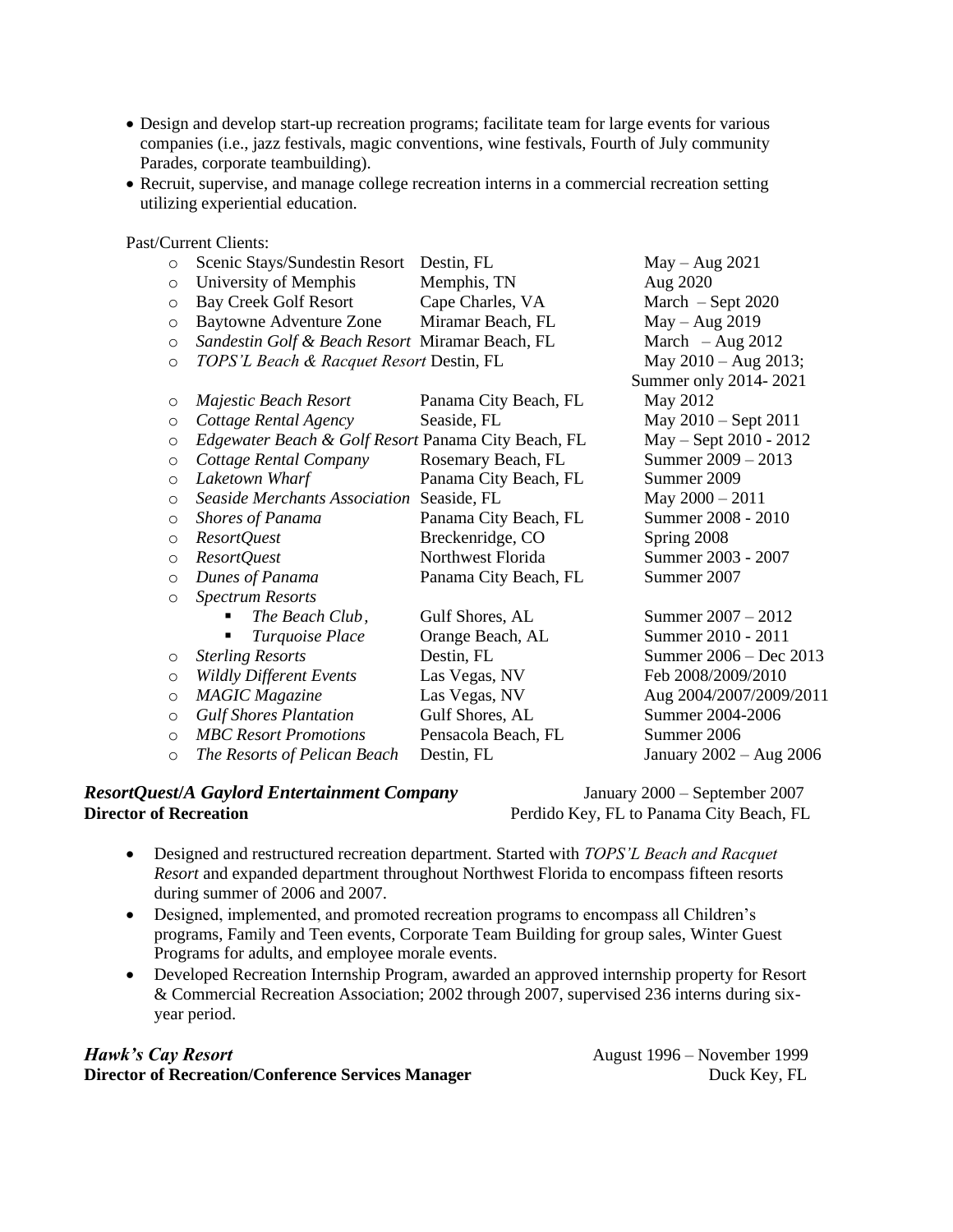- Designed and restructured recreation department from an external company to an in-house department, saving company \$139,000 — taking the department from negative \$149,000 per year to negative \$10,000 for the amenities.
- Developed, programmed, and managed all recreation programming for resort guests of all ages and corporate recreation programs for the group sales and conference services department; including bicycle rental division, kayak excursions, and boat rentals and maintained all pool decks and beach areas for all guest areas.
- Served as recruiter for the Recreation Internship Program and had significant role in selection, training, and evaluation process of interns on a quarterly basis for year-round programs.

| <b>Recreation Therapist</b>    | Lower Florida Keys Health Systems, Key West, FL        | $1995 - 1996$ |
|--------------------------------|--------------------------------------------------------|---------------|
| Server/Trainer                 | T.G.I. Friday's                                        | $1992 - 1996$ |
|                                | {Miami International, FL/New Orleans, LA/Key West, FL} |               |
| <b>Activity Director</b>       | Marathon Manor, Inc. Marathon, FL                      | $1993 - 1995$ |
| <b>Novelty System Manager</b>  | GK Enterprises, Metairie, LA                           | 1992          |
|                                | Sub-contractor for Barbara Coppersmith and Associates  |               |
| <b>Assistant Entertainment</b> | Barbara Coppersmith and Associates, Metairie, LA       | 1992          |
| Agent/Intern                   | <b>Entertainment Agency</b>                            |               |

## **PROFESSIONAL EXPERIENCE (PART-TIME):**

| <b>SCUBA Diver Technician</b> | Le Reve Aqua Theatrical Production Las Vegas, NV | $2009 - 2011$ |
|-------------------------------|--------------------------------------------------|---------------|
| Event Staff/Recruiter         | Wildly Different Orlando, FL                     | $2008 - 2010$ |
|                               | Corporate teambuilding events                    |               |
| Event Staff                   | Resort Sports, Inc. Ft. Myers, FL                | 1998 - 1999   |
|                               | Corporate teambuilding events                    |               |
| Head Counselor/               | Camp Danbee for Girls, Peru, MA                  | 1993          |
| Water-ski Instructor          |                                                  |               |
| Counselor/                    | Camp Taconic, Hinsdale, MA                       | 1991          |
| Weight-Training Instructor    |                                                  |               |
| Kid's Fitness Counselor       | Pensacourt Fitness Club, Pensacola, FL           | 1990          |
| <b>Youth Director</b>         | Langdale United Methodist Church, Valley, AL     | 1990          |
| <b>Youth Coordinator</b>      | Carnival Cruise Line, Miami, FL                  | 1989 - 1990   |
| <b>Youth Coordinator</b>      | Norwegian Cruise Line, Miami, FL                 | 1989          |
| Beach Brigade Counselor/      | Holiday Inn, Navarre Beach, FL                   | 1986 - 1988   |
| Special event staff           |                                                  |               |

#### **BOOKS:**

Crossley, J., Rood, S., Brayley, R., **Price-Howard, K.**, & Holdnak, A. (2018). *Introduction to Commercial Recreation and Tourism* (7th edition). Urbana, IL, USA: Sagamore Venture Publishing.

#### **REFEREED JOURNAL ARTICLES:**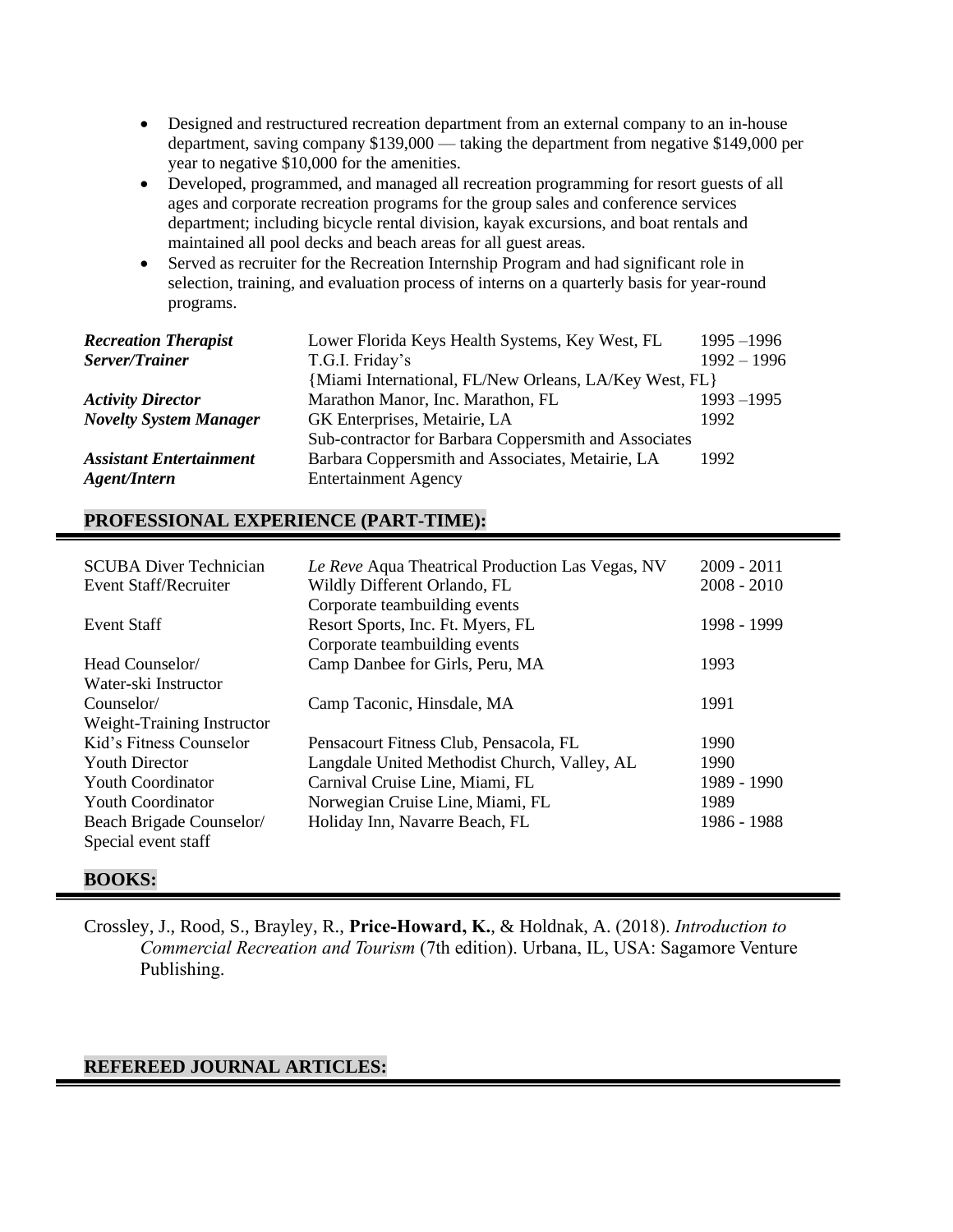- Lewis, H., **Price-Howard, K. (2021).** Worlds collide: Traditional Classroom Meets Online Learning Journal of Hospitality and Tourism Research. Volume: 45, Issue 5. Pp. 924- 925[.https://doi.org/10.1177/10963480211011542](https://doi.org/10.1177/10963480211011542)
- Holladay, P*., Dixon,A., Nguyen,M., Bao L. Nguyen, B., Shuangyu Xu, S., & Price-Howard, K. (2019).*Stakeholder perceptions of Da Nang, Vietnam as a tourism gateway city. Journal of Tourism Insights; Vol. 10: Iss. 1, Article 8. [https://doi.org/10.9707/2328-0824.1089;](https://doi.org/10.9707/2328-0824.1089)
- Matise, M. J. & **Price-Howard, K.** (2020) "A pilot study utilizing ecotherapy as a therapeutic modality for persons with trauma- related stress disorders" – The Practitioner Scholar; Volume 2.<https://www.thepractitionerscholar.com/article/view/20340>
- **Price-Howard, K.** Crossley, J., & Holdnak, A. (2019). A Longitudinal Analysis of Music Tourism Impacts. *Journal of Tourism Insights*, Vol. 9: Iss. 1, Article 4. 1 -10. [https://doi.org/10.9707/2328-0824.1087.](https://doi.org/10.9707/2328-0824.1087)
- Holladay, P.J., Dixon, A.W., Nguyen, M.C., Nguyen, B.L., Xu, S., & **Price-Howard, K.** (2018). Stakeholder perceptions of tourism assets and sustainable tourism development in Da Nang, Vietnam. *Enlightening Tourism: A Pathmaking Journal,* 8(2), 74-98. <https://dx.doi.org/10.33776/et.v8i2.3357>
- **Price-Howard, K.,** & Matise, M. (2017, October). Ecotherapy: An Alternative Treatment Modality for Veterans. *Counselor Magazine,* 18(5), 28–33.
- **Price-Howard, K.,** & Holladay, P. (2014). Resorts, resilience, and retention after the BP Oil Spill Disaster of 2010. *Journal of Tourism Insights*, Vol. 5: Iss. 1, Article 2. 1 -21. <https://doi.org/10.9707/2328-0824.1044>

#### **IN PROGRESS:**

**Price-Howard, K. &** White-McNeil, A**.** (2021). Student Engagement in an Online Environment: A best practices case study. **Written; Submission Date expected by September 2020.**

**Price-Howard, K.** & Lewis, H. Simulation Lab Comparison Study; A longitudinal review of online and face-to-face students' perspectives. **In Progress.**

Rood. S., Holdnak, A., Carroll, J., Chase, M., Price-Howard, K., Crossley, J., Countryman, C., & Nelson, K. Covid-19 Impacts of Resort Recreational Properties. Research supported by Resort and Commercial Recreation Association.

#### **INVITED TEACHING/RESEARCH PRESENTATIONS:**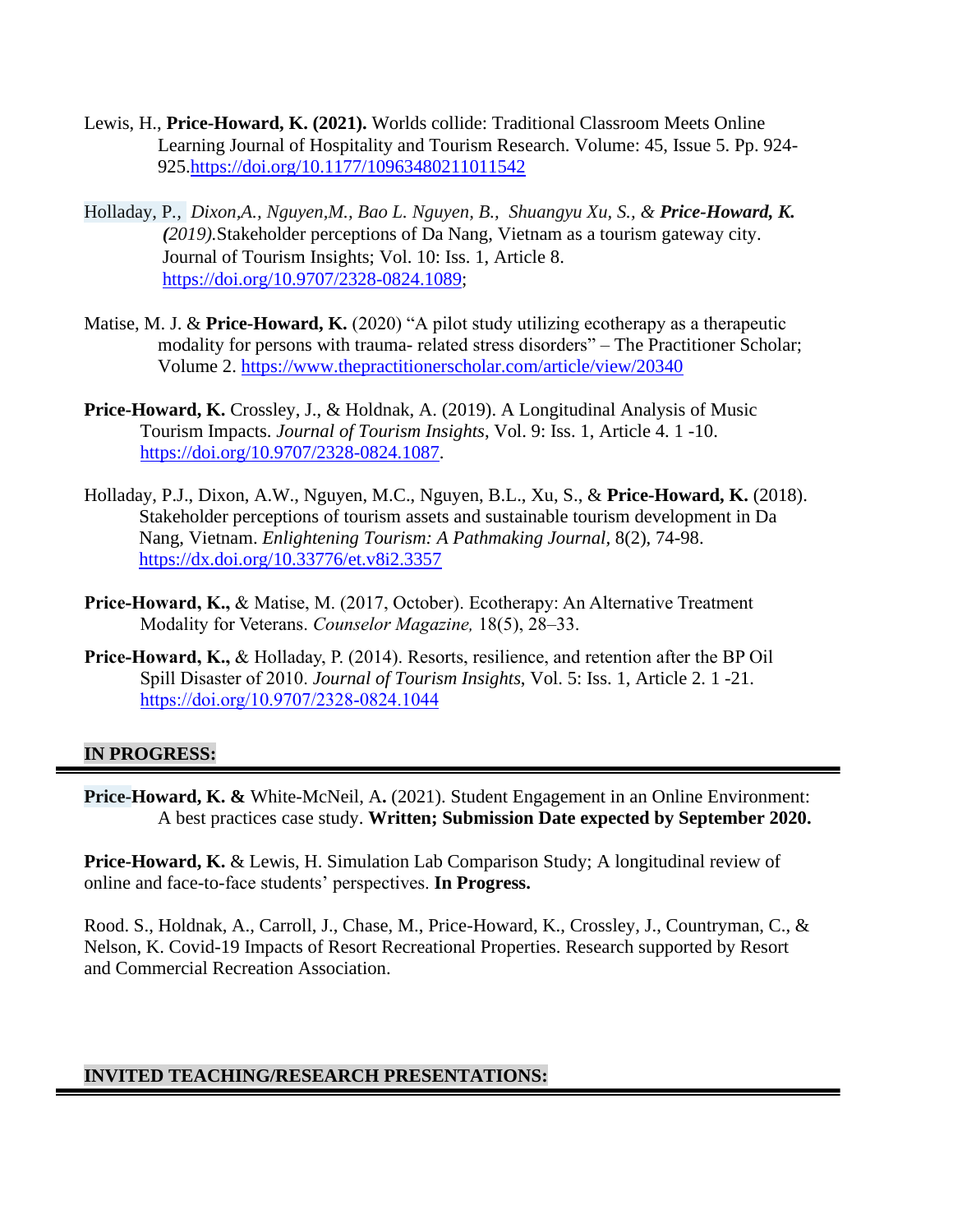- **Price-Howard, K.,** Holdnak, A, & Holladay, P.J. *"A Look at the Economic Impact on the Florida/Alabama Gulf Coast after the BP Oil Spill Disaster of 2010"* for Ft. Walton Beach Chamber of Commerce, Tourism Committee. November 18, 2014.
- **Price-Howard, K.,** Professional Workshop -Three series presentation, "*Hospitality 101: Improving Customer Service; Motivation- Best of the Best; Attitude 101: Keeping it Positive"* Eden Condominiums. Perdido Key, FL. March 2014.
- INTERNATIONAL: **Price-Howard, K.,** GRMM 4110: Lectures on Recreation Management, "*Resort Recreation in North America*," Gaming Teaching and Research Centre of Macao Polytechnic Institute, Macao, China. February 2014.

## **REFEREED RESEARCH PRESENTATIONS:**

- Rood, S., Carroll, J., Nelson, K., & **Price-Howard, K.,** 2020 RCRA Annual Conference (Virtual), "COVID-19 Impacts on Resort Recreational Properties." Resort and Commercial Recreation Association, (November 9, 2020).
- **Price-Howard, K.** (Presenter), 2020 RCRA Annual Conference (Virtual), "Virtual classrooms and programs designed to enhance engagement," Resort and Commercial Recreation Association, (November 10, 2020).
- **Price-Howard, K.,** 5th Annual ICHRIE-SECSA Conference, "An inside look into challenges of commercial fishing of spiny lobster and their impact on the restaurant industry," Southeast, Central & South America Federation, Auburn, AL, United States of America. (February 28, 2020).
- Moore, K., (undergraduate student) **& Price-Howard, K.,** 5th Annual ICHRIE-SECSA Conference, "Guests' perception of the movement away from plastic straws in coastal restaurants," Southeast, Central & South America Federation, Auburn, AL, United States of America. (February 28, 2020).
- **Price-Howard, K.,** 5th Annual ICHRIE-SECSA Conference, "Ped-Talk: Student-Centered Learning," Southeast, Central & South America Federation, Auburn, AL, United States of America. (February 28, 2020).
- INTERNATIONAL: **Price-Howard, K.,** ICHRIE Conference, "Title: Online Student Engagement: How does that work? What does that look like?," International Council for Hospitality, Restaurants, and Institutions Educators, New Orleans, LA, United States of America. (July 24, 2019).
- **Price-Howard, K**. (Presenter & Author), Lewis, H. (Presenter & Author), SECSA Conference, "The Benefits and Perceived Usefulness of Simulation Learning in Hospitality Education," Southeast, Central, and South America Federation of CHRIE, Sarasota, Florida, United States of America. (March 1, 2019).
- INTERNATIONAL: **Price-Howard, K.,** Lewis, H. & Schroeder, J. *Simulation learning from a face-to-face and online formats: challenges, successes, and students' perspective*. ICHRIE (International Council of Hotel, Restaurant, and Institution Educators). Oral Presentation. Palm Springs, CA. July 27, 2018.
- **Price-Howard, K.** *Best Practices for Student Engagement in a Strictly Online Platform.* The Academy of Leisure Science Annual Conference on Research and Teaching. Oral Presentation. Indianapolis, IN. February 22, 2018.
- **Price-Howard, K.** *Best Practices relating to Employer of Choice and the relation between Employee Retention and Customer Satisfaction Scores within the Hospitality Industry along the*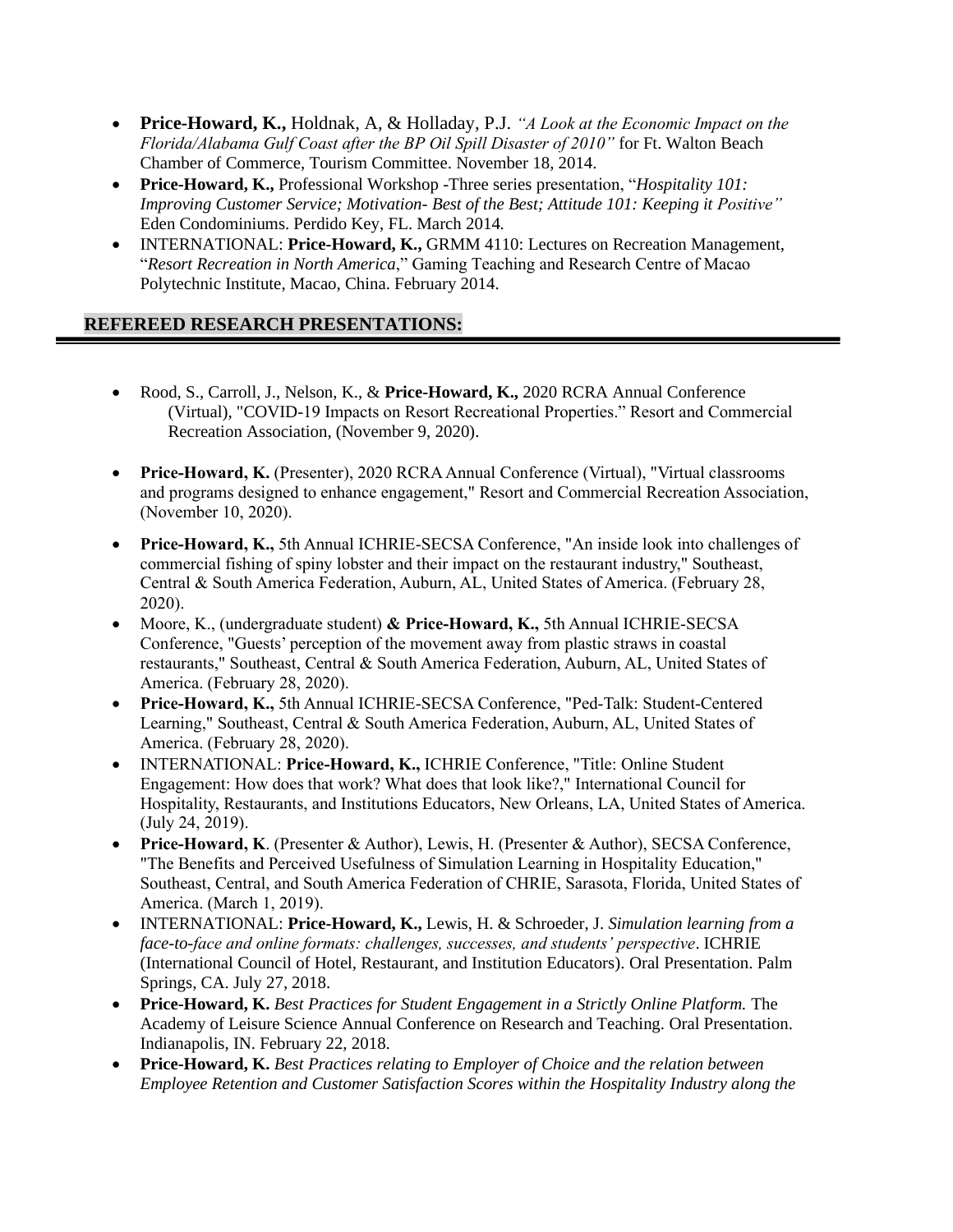*Florida/Alabama Gulf Coast.* Annual SECSA (Southeast, Central and South American) Federation Regional Conference. Oral Presentation. Miami, FL, March 14, 2017.

- **Price-Howard, K.** "*Music Concerts Are Making a Loud Noise: A Longitudinal Examination of the Tourism Impacts":* Resort and Commercial Recreation Association Annual Conference. Oral Presentation. Palm Gardens, FL. November 2016.
- **Price-Howard, K.,** & Madison, L. *Millennials: The power influence this generation is making on the hospitality industry.* Annual SECSA (Southeast, Central and South American) Federation Regional Conference. Oral Presentation. Auburn, AL. February 26, 2016.
- **Price**-**Howard, K.,** & Matise, M. *"Heroes on the Water: Utilizing Ecotherapy as Therapeutic Modality Option for Persons with Post-Traumatic Stress"* American Therapeutic Recreation Association. Oral Presentation. San Antonio, TX. February 4, 2016.
- **Price**-**Howard, K.,** & Matise, M. *"Treating Veterans with Post-Traumatic Stress Disorder with Ecotherapy"* Florida Mental Health Association. Oral Presentation. Orlando, FL. February 4, 2016.
- **Price-Howard, K.,** & Matise, M. *"Ecotherapy as Therapeutic Modality for Veterans with Post-Traumatic Stress Disorder"*: Association of Outdoor Recreation and Education. Poster Presentation. Atlanta, GA. November 18, 2015.
- **Price-Howard, K.** "*An Examination of the Tourism Impacts of the Music Festivals in Panama City Beach, FL":* Resort and Commercial Recreation Association. Sanibel Island, FL. November 2015.
- Holdnak, A., **Price-Howard, K.,** & Holladay, P.J. *"Gulf Horizon Oil Spill: 5 years later. Impacts on Northwest Florida Coastal Tourism":* National Outdoor Recreation Conference. Annapolis, MD. April 2015.
- INTERNATIONAL: **Price-Howard, K.,** Holdnak, A. & Holladay, P.J. *"A Look at the Economic Impact on the Florida/Alabama Gulf Coast after the BP Oil Spill Disaster of 2010":* World Leisure Congress. Mobile, AL. September 2014.
- **Price-Howard, K.** "*Resorts, Resilience, & Retention after the BP Oil Spill Disaster of 2010":*  Resort and Commercial Recreation Association. Amelia Island, FL. November 2013.
- Holdnak, A., Rood, S. & **Price-Howard, K.** "*Wage & Salary Study Report in Commercial Recreation - revisited"* Resort and Commercial Recreation Association Annual Conference. St. Petersburg, FL. November 2012.
- **Price-Howard, K.** *"Predicting Vacation Rental Intentions Using the Theory of Planned Behavior along the Florida/Alabama Gulf Coast"* Resort and Commercial Recreation Association. Sunriver, Oregon. November 2010.
- **Price-Howard, K.** & Holdnak, A. "*Wage & Salary Study Report in Commercial Recreation updated"* Resort and Commercial Recreation Association. Paradise Island, Bahamas. November 2007.
- **Price-Howard, K.** Moderator, *Educational Research Symposium*, Resort and Commercial Recreation Association. Paradise Island, Bahamas. November 2007.
- **Price-Howard, K.** "*Identifying Modal Salient Beliefs Relating to Visitor's Intention to Return to the Florida/Alabama Gulf Coast within the Vacation Rental Market"* Resort and Commercial Recreation Association. Paradise Island, Bahamas. November 2007.
- Holdnak, A. & **Price-Howard, K.** "*Wage & Salary Study Report in Commercial Recreation"*  Resort and Commercial Recreation Association. Dubuque, IA. November 2006.

## **REFEREED PRACTITIONER-BASED PRESENTATIONS:**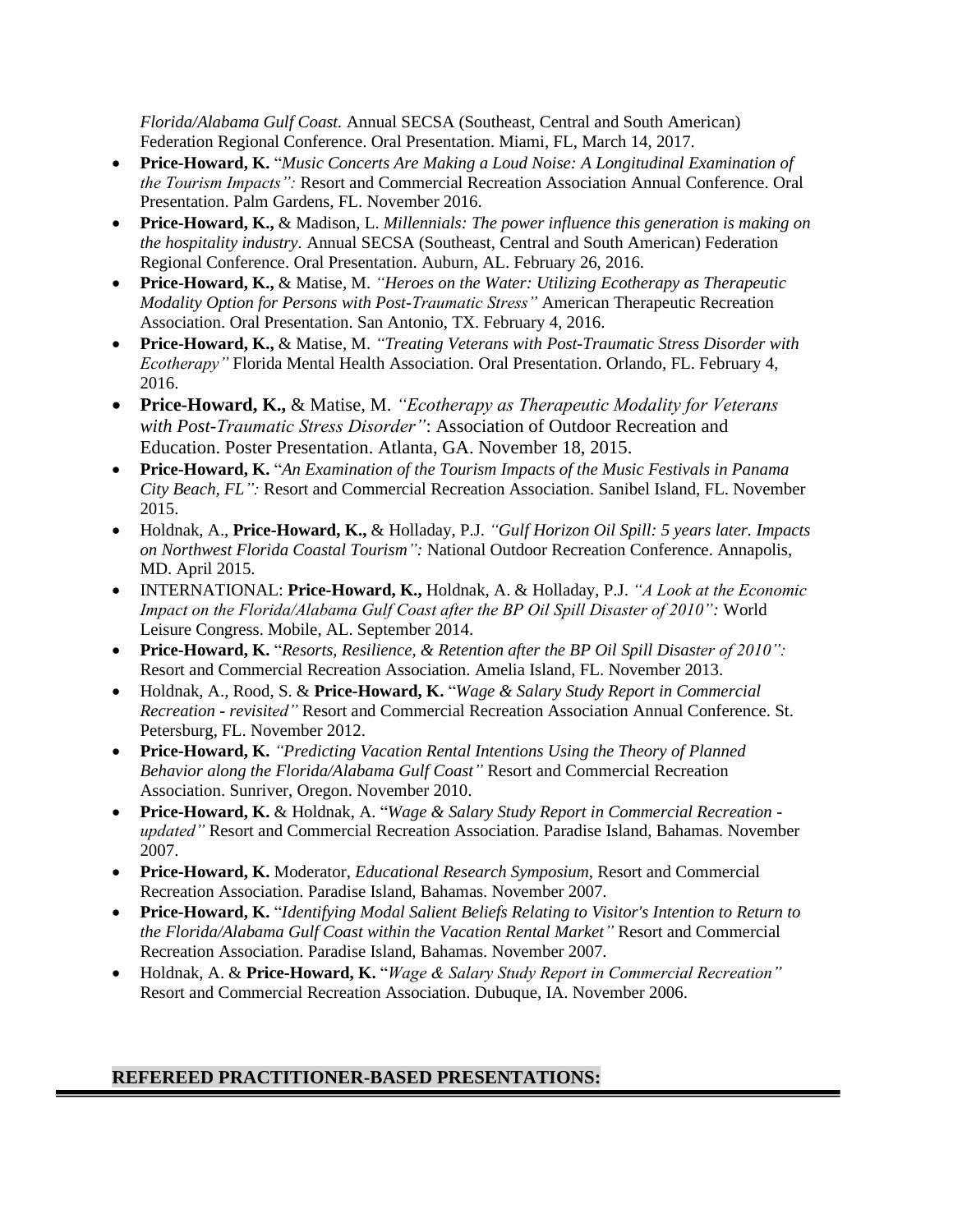- **Price-Howard, K.** Moderator, "*Internship Spotlight"* Resort and Commercial Recreation Association. Dubuque, IA. November 2006.
- **Price-Howard, K.** "*Emergency Management Procedures"* Resort and Commercial Recreation Association. Dubuque, IA. November 2006.
- **Price-Howard, K.** & Bolivar, B. "*Internship Guidelines for Agency Supervisors"* Resort and Commercial Recreation Association. Sanibel, FL. November 2005.
- **Price-Howard, K.** "*Survivor? Recreation Professionals vs. Natural Disasters*" Resort and Commercial Recreation Association. Keystone, CO. November 2004.
- **Price-Howard, K.** & Saddler, J. "*Race Management – An additional revenue source*" Resort and Commercial Recreation Association. Sunriver, OR. November 2003.
- **Price-Howard, K.** & Schloss, J. "*How To Bring A Mascot To Life*" Resort and Commercial Recreation Association. Lake Lanier, GA. November 2002.
- **Price-Howard, K.** "*Juggling 101: Design a Successful Program for All Ages*" Resort and Commercial Recreation Association. Kiawah Island, SC. November 2001.

## **INVITED PANELS:**

- **Price-Howard, K.**, Moore, K., Lanz, L., Littman, M., Reyes, H., & Reaves, D. Seminar, "Lodging Stream: A Digital Conference Experience," *Emerging Pineapple Professionals.* Lodging Leaders, INC, Virtual. (April 30, 2020).
- **Price-Howard, K.** Guest Lecture, Florida State University, 17 participants. (March 21, 2018).
- **Price-Howard, K.** Guest Lecture, Macau Polytechnic Institute of Gaming, 120 participants. (February 18, 2014 - February 24, 2014).
- **Price-Howard, K.** "*Customer Relationship Management – Striving for Loyalty*" for Walton Area Chamber of Commerce, Freeport, FL May 3, 2014.
- **Price-Howard, K.** *Professional Spotlight*. Resort and Commercial Recreation Association. Keystone, CO. November 2004.
- **Price-Howard, K.** *Eco-tourism Committee*. South Walton Tourist Development Council. Santa Rosa Beach, FL. January – August 2003.
- **Price-Howard, K.** "*The Benefits of the Disciplined Athlete throughout Life*" South Walton High School. Santa Rosa Beach, FL. September 2002.
- **Price-Howard, K.** *Trends Institute.* Florida Parks and Recreation Management School. Haines City, FL. Feb 2002.
- **Price-Howard, K.** *Design A Curriculum Program* for the Recreation and Leisure Studies Department at Johnson and Wales University in Providence, RI. March 1999.

#### **SERVICE:**

| $2015 - 2020$ | Active Chamber of Commerce member (multiple)<br>Destin, FL; Walton County, FL; Ft. Walton Beach, FL;<br>Panama City Beach, FL<br>Troy University Emerald Coast Alumni Chapter<br>Board Member (August 2015 through August 2019)<br>Institutional Advisory Committee for Emerald Coast Technical College<br>(January 2015 through present)<br>Parent Teacher Organization - Van R. Butler Elementary, Santa Rosa |
|---------------|-----------------------------------------------------------------------------------------------------------------------------------------------------------------------------------------------------------------------------------------------------------------------------------------------------------------------------------------------------------------------------------------------------------------|
|               | Beach, FL (August 2017 – May 2020).                                                                                                                                                                                                                                                                                                                                                                             |
|               |                                                                                                                                                                                                                                                                                                                                                                                                                 |

## 2014 – 2015 Active Chamber of Commerce member (multiple)